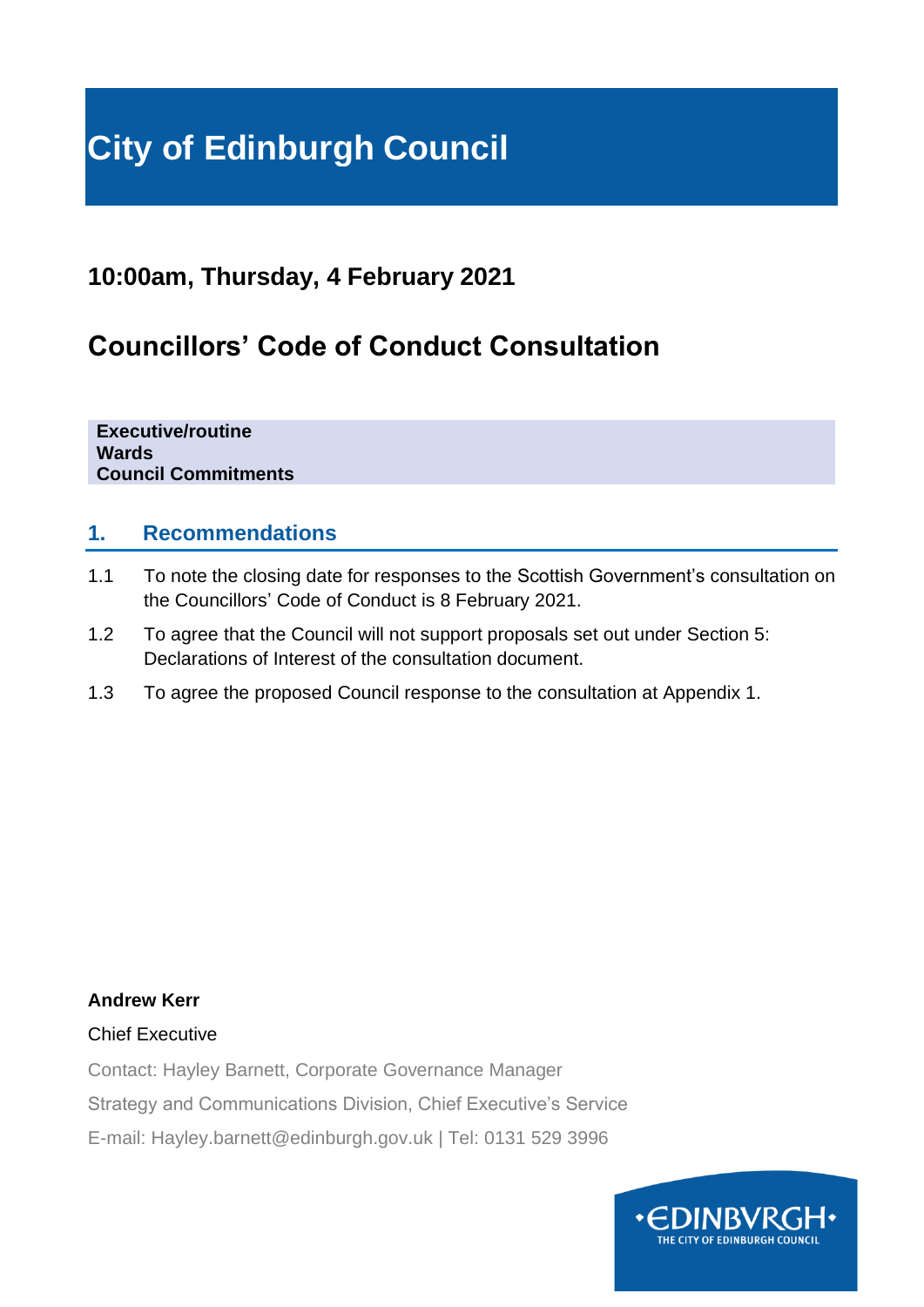# **Councillors' Code of Conduct Consultation**

# **2. Executive Summary**

2.1 The report sets out a proposed Council response to the Scottish Government's consultation on the Councillors' Code of Conduct.

# **3. Background**

- 3.1 Section 1 of the Ethical Standards in Public Life etc. (Scotland) Act 2000 requires the Scottish Ministers to issue a Code of Conduct for Councillors (the Code).
- 3.2 The current version of the Code was originally issued in 2010 following a limited review of the Code that the Scottish Government carried out in 2009. A further amendment was published in 2018 which addressed the specific issue of councillors' membership on regional transport partnerships.
- 3.3 The aim of the Code is to set out clearly and openly the standards that councillors must comply with when carrying out their council duties. All local authority councillors in Scotland are obliged to comply with the Code and with any guidance on the Code issued by the Standards Commission for Scotland.
- 3.4 The Scottish Government considered that many developments have occurred over the last ten years since the Code was last substantially reviewed and that it was important to take account of such changes and to provide users with the opportunity to comment on the Code as part of a new review.
- 3.5 The key purpose of the review is to make the Code easier to understand and to take account of developments in our society such as the role of social media. There is also an aim to strengthen the Code to reinforce the importance of behaving in a respectful manner and to make it clear that bullying and harassment is completely unacceptable and will not be tolerated.
- 3.6 Any updated Code would have to be laid before and approved by a resolution of the Scottish Parliament.
- 3.7 Following consideration of the consultation documentation, officers have drafted a proposed response for consideration as the City of Edinburgh Council's response, attached at Appendix 1.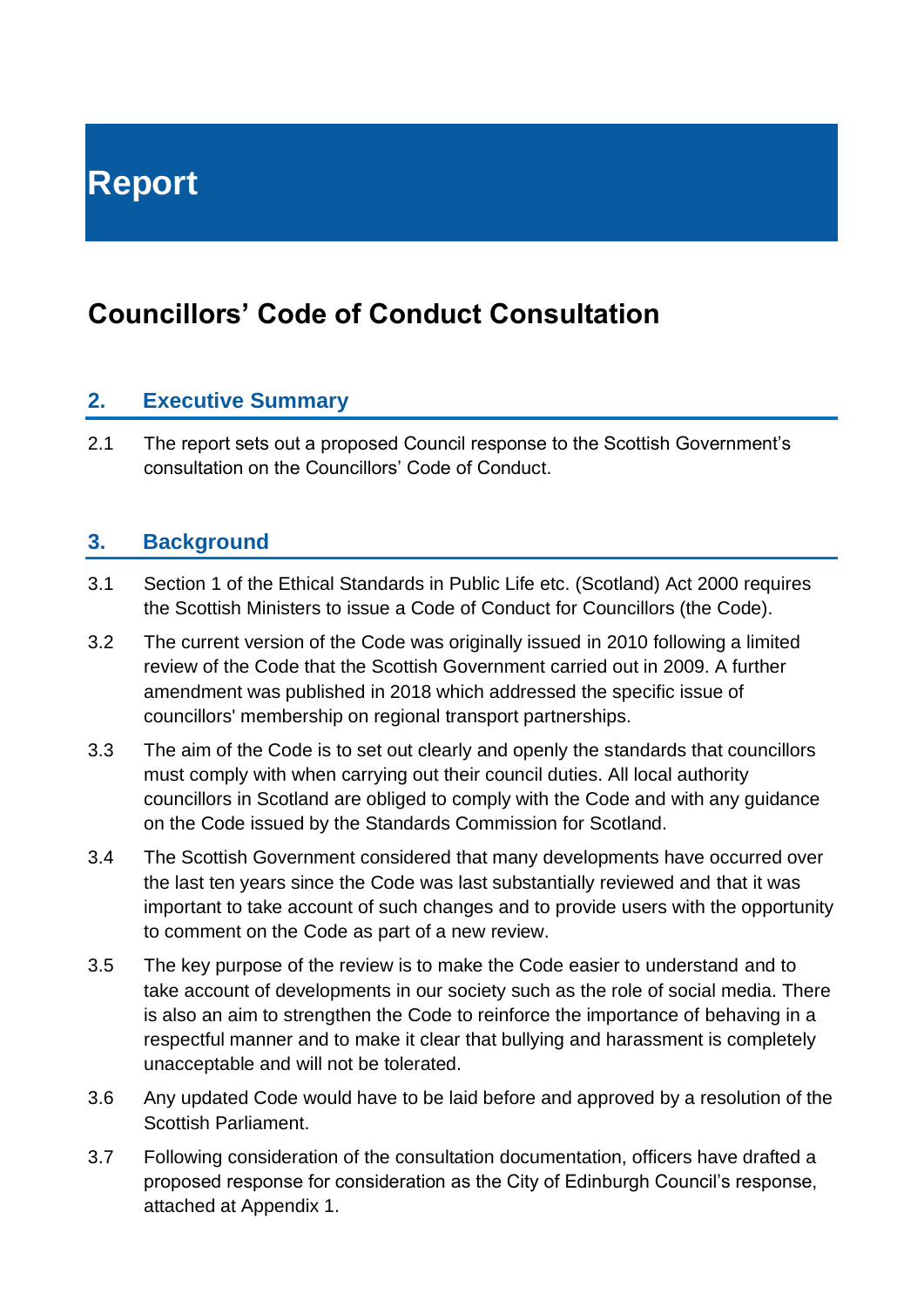# **4. Main report**

- 4.1 The Scottish Government has worked closely with representatives of Local Authorities, through the Society of Local Authority Lawyers & Administrators (SOLAR) in developing the proposals set out in the consultation paper.
- 4.2 The key proposed changes to note are:
	- 4.2.1 A general rewrite changing the Code to the first person and adopting plain English wherever possible;
	- 4.2.2 A greater emphasis on addressing discrimination and unacceptable behaviour;
	- 4.2.3 Stronger rules around accepting gifts;
	- 4.2.4 A substantial rewrite of Section 5, establishing three clear and distinct stages to determine a declaration – Connection – Interest – Participation;
	- 4.2.5 Significantly liberalises the guidance/rules around being a council-appointed representative on an outside body;
	- 4.2.6 Makes clearer the rules around access and lobbying;
	- 4.2.7 Section 7 has been substantially reworked in order to provide a more generic approach that can cover all types of applications and decisions, and not be so heavily focussed on planning matters.
- 4.3 Officers are supportive of many of the proposed changes; specifically, to make the code simpler and more user friendly with the use of the first person and plain English, the strengthened wording around the use of social media, strengthening of key areas including key principles and bullying and harassment, and further clarity around access and lobbying.
- 4.4 Throughout the response officers have also proposed clarification on several points including Section 3.7: *I will not undermine any individual employee or group of employees, or raise concerns about their performance, conduct or capability in public.* Officers are supportive of the principle that the performance, conduct or capability of individual officers or groups of officers should not be criticised in public however, as part of their scrutiny role, we recognise the importance of councillors scrutinising and raising concerns around service performance. Concerns around how a department, service or team is performing can be legitimately raised within a public setting (Council or committee) without raising issues of conduct and capability.
- 4.5 Further, there are two areas flagged within the response that cause notable concern:
	- 4.5.1 Section 3 General Conduct, Gifts and Hospitality The intention of this section is to clarify that councillors will no longer be allowed to accept gifts and hospitality that members of the public would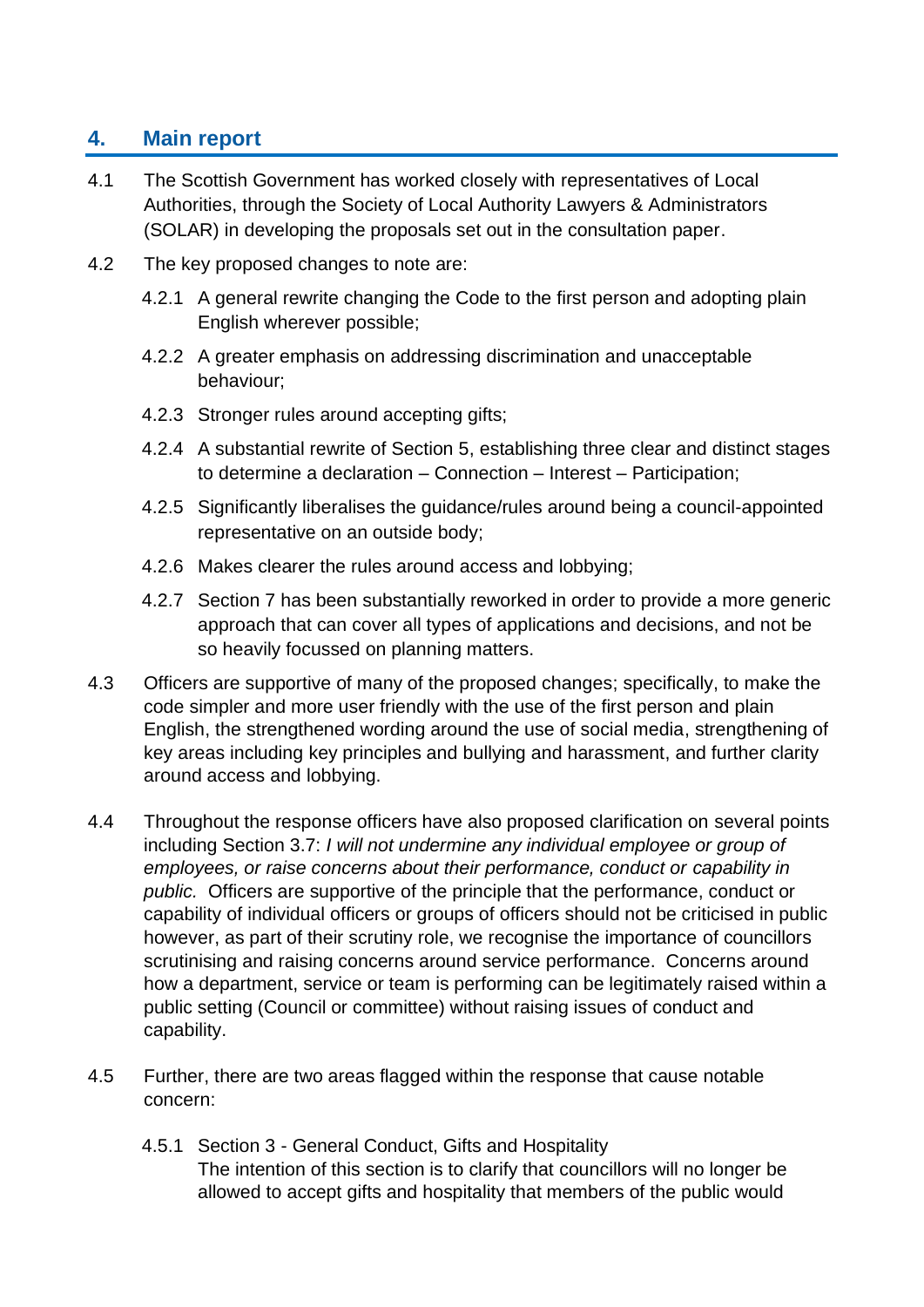otherwise have to pay for. The current wording (and layout) is confusing and officers consider that it potentially contradicts sections of the explanatory note. Moreover, officers are concerned that the current wording may restrict councillors in carrying out their role. The current Code states that councillors can accept hospitality that would normally be associated with their duties as a councillor. This, for example, would allow the Convener of Culture and Communities to attend a cultural event which would normally require payment. This seems reasonable and is retained in the revised Code. However, the explanatory note states that councillors would no longer be permitted to accept hospitality that the public would pay for such as the theatre or sporting event. This would therefore restrict councillors in Edinburgh from attending important cultural and festival events that the Council supports. It is also unclear what this would mean for councillors who are also non-executive directors of cultural companies such as Capital City Theatres Trust. This section would benefit from being further clarified and amended to allow for councillors to attend events such as those noted in the example above.

- 4.5.2 There is also a question on what the benefits are of not including a gifts and hospitality register in the revised Code. This seems to provide little benefit to the councillor, Council or the public at the risk of undermining confidence in a public body or individual. Officers believe the current practice of recording gifts and hospitality should remain.
- 4.5.3 Section 5 Declarations of Interest

The intention of this section is to create a three staged process in relation to Councillors' making a declaration - Connection – Interest – Participation. Firstly, a councillor should consider if they have a connection and then apply the objective test at stage 2 (interest). Therefore, based on the proposals a councillor could have a connection but not declare the interest. A connection can be stated publicly if the councillor wishes to do so for transparency reasons.

- 4.5.4 Where officers have a concern is that the draft proposal also lists 'Being a member of a body to which I have been appointed or nominated by the Council as a Councillor representative' as an exemption where no declaration would be required. Currently, a councillor is permitted to take part and vote (in all but quasi-judicial matters) as long as they also declared the interest and only for organisations that had been set up for the purposes of providing a Council service and where the Council had a contract with the organisation. This for example covers all the Council's ALEOs and seems an appropriate and proportionate rule.
- 4.5.5 Under the new proposed wording councillors would not be required to declare any interest and could take part in consideration of the item for any organisation that the Council had appointed them to. This Council has a large number of councillors who sit on outside bodies for a variety of reasons, sometimes historic and sometimes required by the relevant organisation's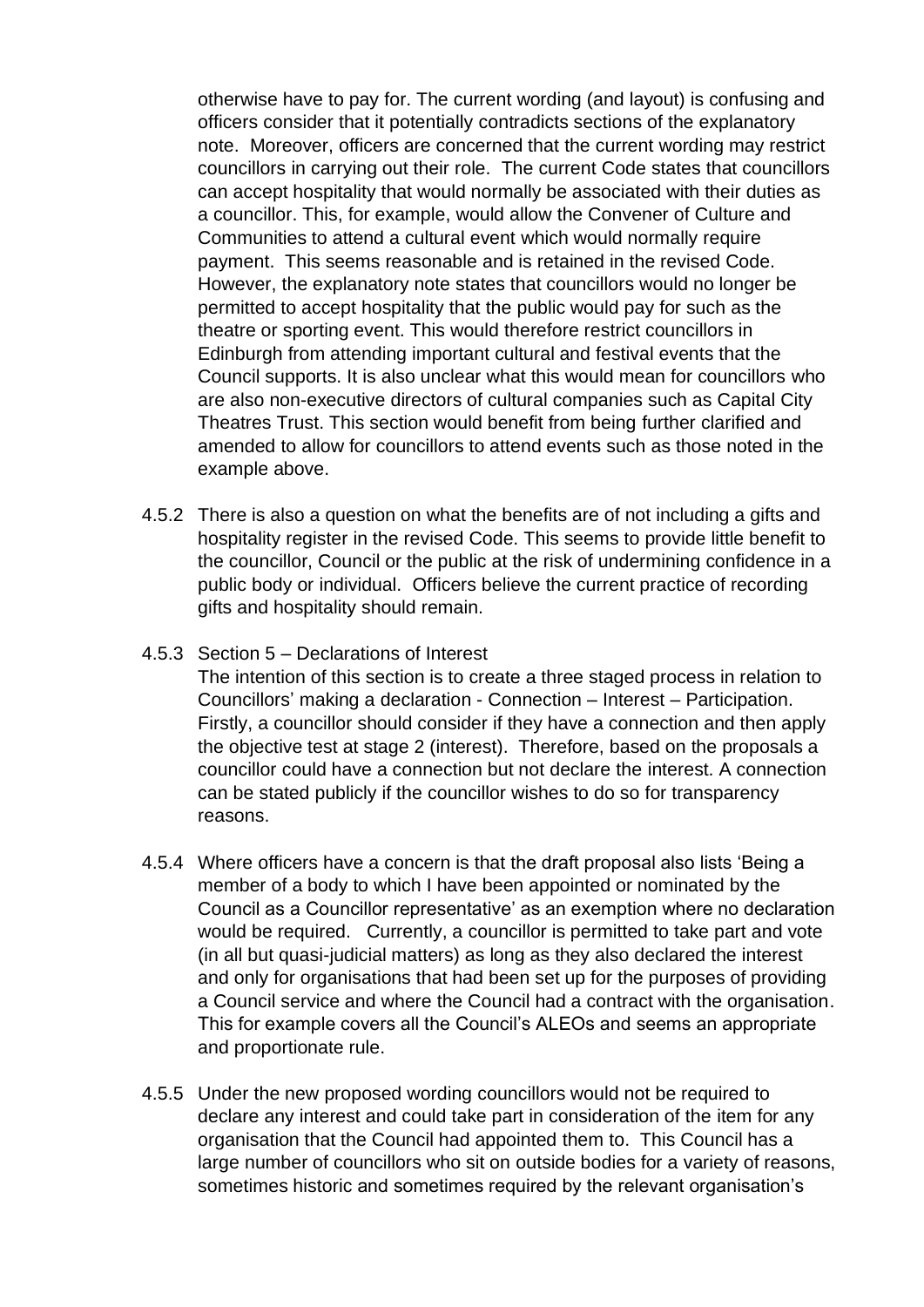articles of association. This means that there will be instances where conflicts of interest could be perceived to exist and there being no requirement to declare an interest could undermine public confidence in the Council's decision making and of the integrity of individual councillors and the Council. For example, under the revised Code councillors could take part in a decision to provide grant funding to an organisation that they are a director of without declaring any interest whatsoever. This could significantly undermine the grant process and undermine confidence in the impartiality of the Council and councillor. It is unclear what the benefits are of taking such a liberalised approach for either the Council, councillors or the public and officers suggest this is amended. Officers believe that the current system, whereby declarations are made but a councillor can still vote, is a far clearer process which ensures transparency at the point of decision and should be retained.

## **5. Next Steps**

5.1 If approved, the response will be submitted to the Scottish Government. Any updated Code would have to be laid before and approved by a resolution of the Scottish Parliament.

# **6. Financial impact**

6.1 There are no direct financial impacts of this report.

# **7. Stakeholder/Community Impact**

7.1 Key officers have been consulted on the proposed response. A presentation on the consultation was offered to all political groups.

# **8. Background reading/external references**

8.1 [Councillors' Code of Conduct: Consultation 2020](https://www.gov.scot/publications/councillors-code-conduct-consultation-2020/pages/1/)

## **9. Appendices**

9.1 Appendix 1 - Proposed City of Edinburgh Council consultation response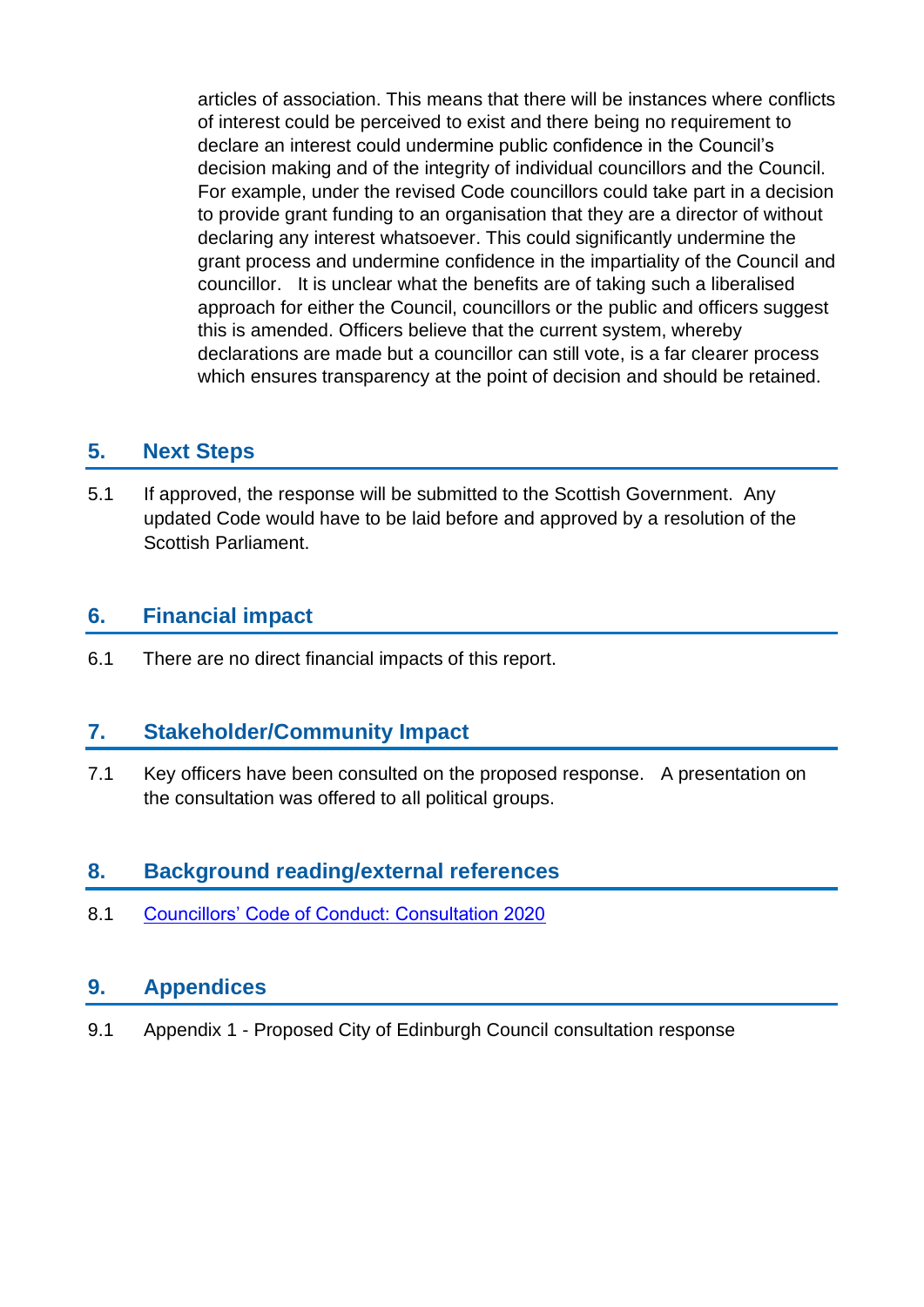# **Councillors' Code of Conduct Revision**



#### **RESPONDENT INFORMATION FORM**

**Please Note** this form **must** be completed and returned with your response.

To find out how we handle your personal data, please see our privacy policy: <https://www.gov.scot/privacy/>

Are you responding as an individual or an organisation?

 $\Box$  Individual

 $\boxtimes$  Organisation

Full name or organisation's name

The City of Edinburgh Council

Phone number

0131 529 3996

Address

4 East Market Street **Edinburgh** 

Postcode

EH8 8BG

Email

Hayley.barnett@edinburgh.gov.uk

| The Scottish Government would like your                                                             | Information for organisations:                                                                                                                                                      |
|-----------------------------------------------------------------------------------------------------|-------------------------------------------------------------------------------------------------------------------------------------------------------------------------------------|
| permission to publish your consultation<br>response. Please indicate your publishing<br>preference: | The option 'Publish response only (without<br>name)' is available for individual respondents<br>only. If this option is selected, the organisation<br>name will still be published. |
| $\boxtimes$ Publish response with name                                                              | If you choose the option 'Do not publish                                                                                                                                            |
| $\Box$ Publish response only (without name)                                                         | response', your organisation name may still be<br>listed as having responded to the consultation<br>in, for example, the analysis report.                                           |
| $\Box$ Do not publish response                                                                      |                                                                                                                                                                                     |

 $\blacksquare$ 

We will share your response internally with other Scottish Government policy teams who may be addressing the issues you discuss. They may wish to contact you again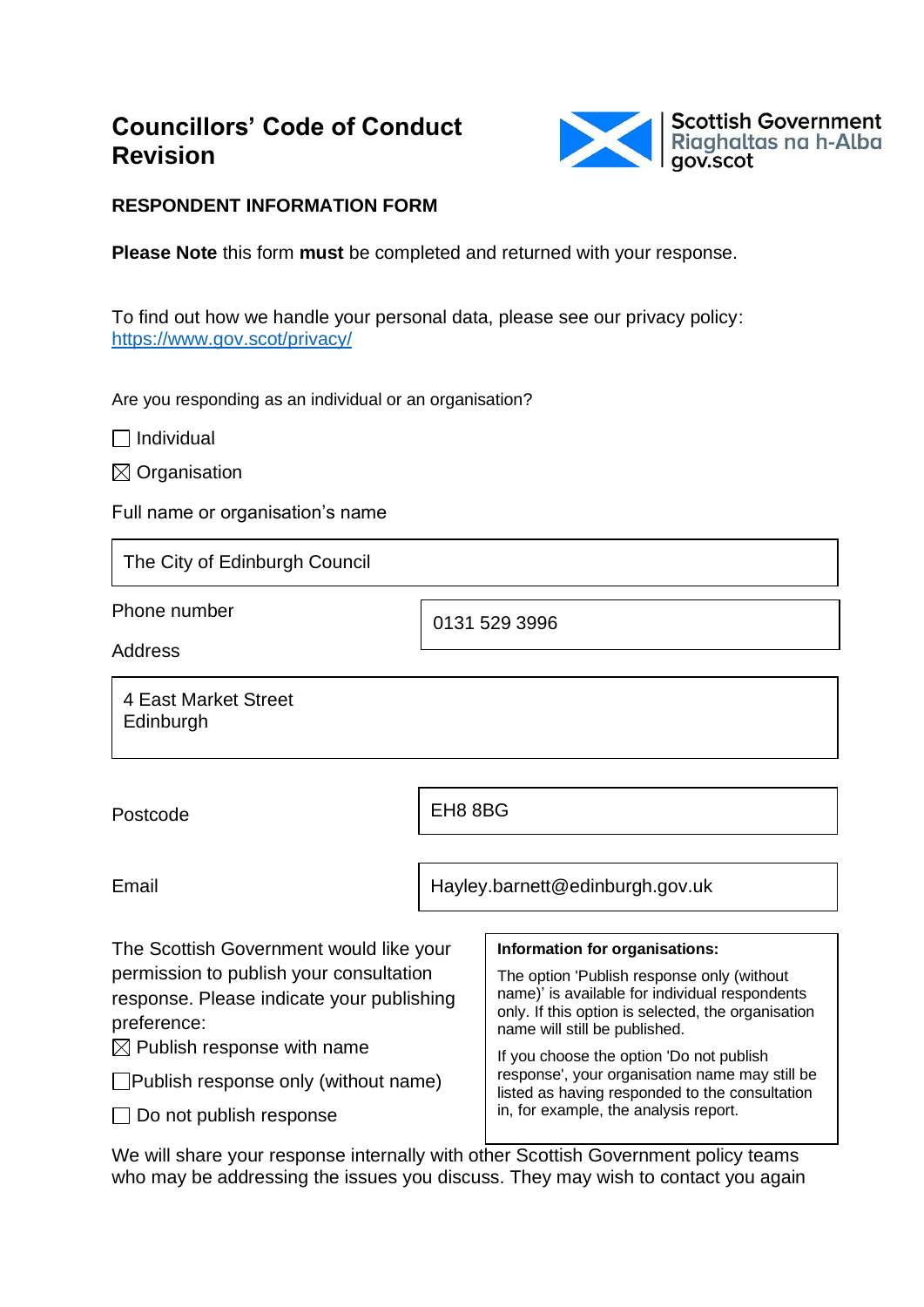in the future, but we require your permission to do so. Are you content for Scottish Government to contact you again in relation to this consultation exercise?

Yes

 $\Box$  No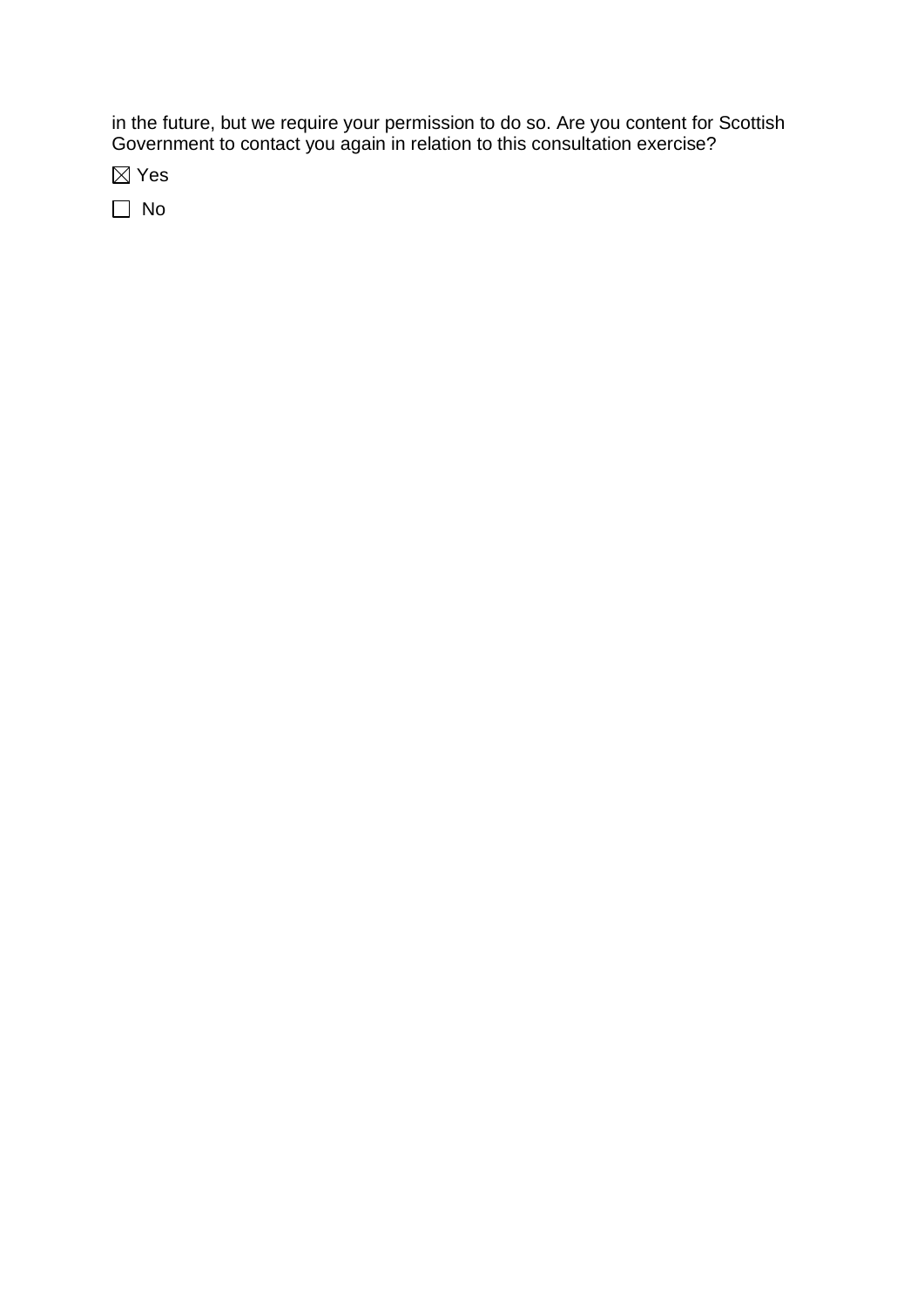#### **Councillors' Code of Conduct Revision**

#### **Consultation questions**

We are specifically seeking your views on the amendments that have been made to the Code, which are highlighted in the accompanying draft document. However, your views on any aspect of the revised Code are welcome.

We ask for your comments on the changes made in each section of the Code. If you wish to comment on a specific provision, rather than on a section as a whole, please provide a reference to that provision(s) as part of your response i.e. (Provision 3.10).

1. Do you agree that there is a need to revise the Councillors' Code of Conduct?

 $\boxtimes$  Yes  $\Box$  No

Please provide information to support your response:

Yes. The Code has not been significantly reviewed since 2010 and this provides an opportunity to update the Code to make it more user-friendly for councillors and the public. The use of the first person and plain English is welcomed.

The proposed removal of guidance, explanatory and background information from the existing Code is welcome to make the Code more user-friendly, however it should be included in the Standards Commission's guidance on the revised Code. We support the use of case examples within this guidance and within support and training materials provided by the Standards Commission.

A review also provides an opportunity to take account of developments in our society such as the role of social media and strengthen key areas including bullying and harassment.

2. Do you have any comments on the changes proposed for Section 1: Introduction to the Code of Conduct?

 $\boxtimes$  Yes  $\Box$  No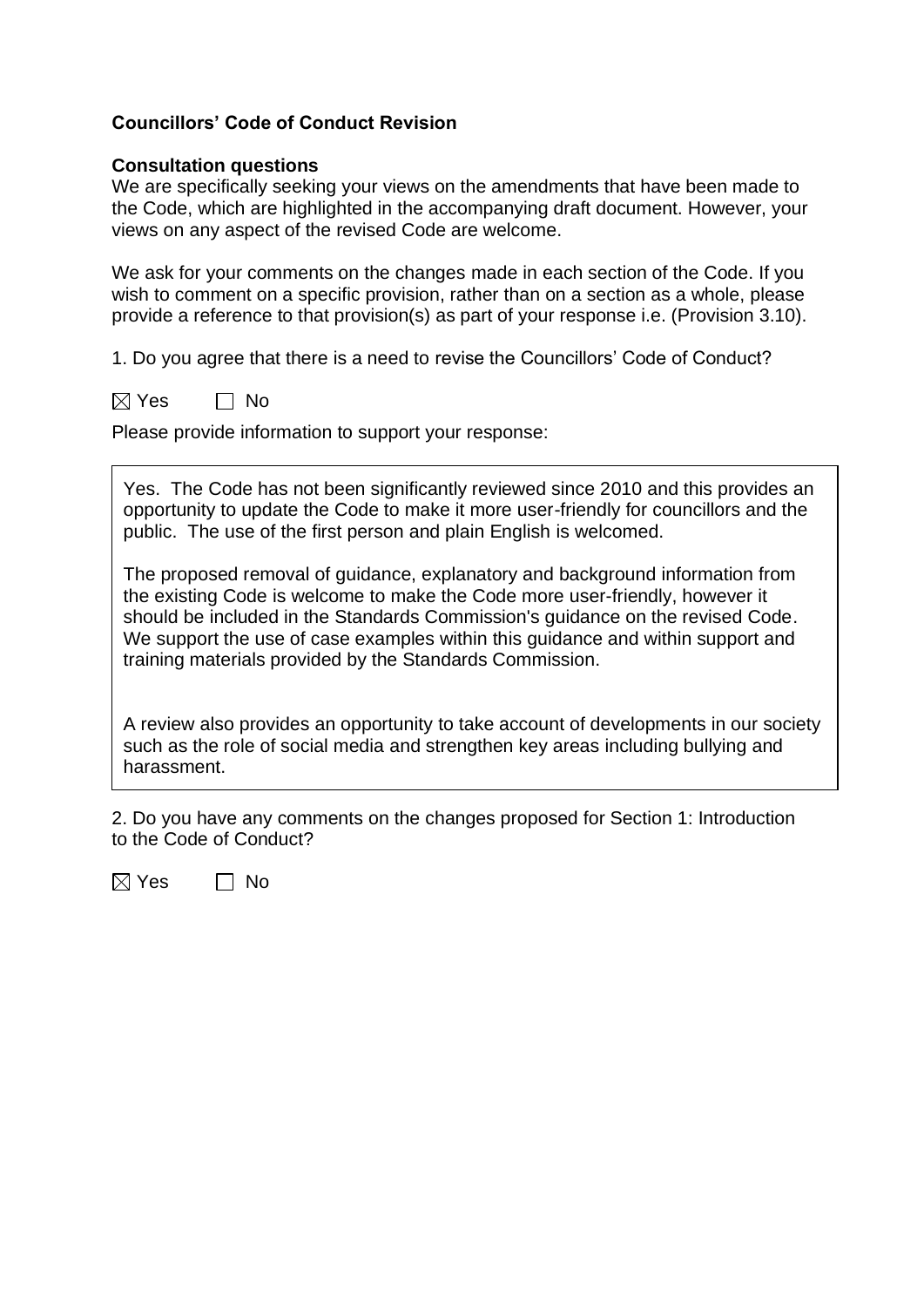Please provide your comment:

CEC welcomes the changes in this section. The 'My Responsibilities' section clearly sets out councillors' responsibilities and distinguishes responsibilities from background/introductory information as set out in the current version.

We also welcome that the statement outlining when the Code applies has been moved to this section. This clearly demonstrates that all provisions in the Code, and not just the rules of good conduct in Section 3, apply in the circumstances outlined.

We suggest that paragraph 1.6 should be made subject to paragraph 1.5.

We also suggest the wording of 1.8, sentence 2 is reconsidered. The paragraph would benefit from further context (as set out in 1.1 of the current code) to provide clarity for Councillors.

As set out in paragraph 1.9, the Code itself and associated guidance cannot provide for all circumstances, we would support the use of case examples within this guidance and within support and training materials provided by the Standards Commission to support councillors in their understanding of the Code.

3. Do you have any comments on the changes proposed for Section 2: Key Principles of the Code of Conduct?

 $\Box$  Yes  $\boxtimes$  No

Please provide your comment:

CEC supports the inclusion and wording of the key principles of the Code of Conduct, as set out in the consultation.

4. Do you have any comments on the changes proposed for Section 3: General Conduct?

 $\boxtimes$  Yes  $\Box$  No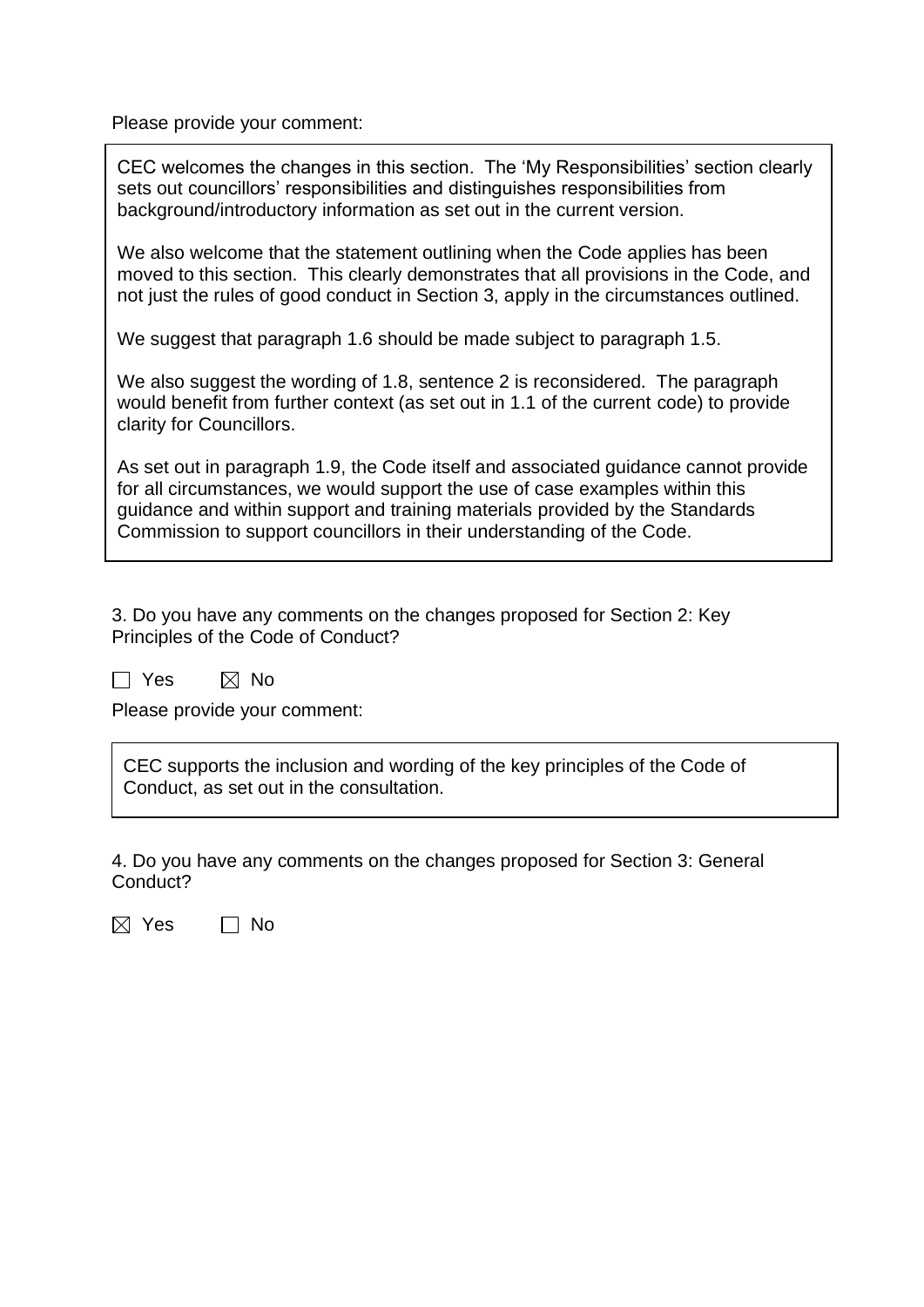Please provide your comment:

CEC supports the intention to strengthen this section of the Code. The wording proposed is an improvement of the current content. We have made comments below to further strengthen the proposed wording.

#### **Respect and Courtesy**

3.1 CEC welcomes the expansion of this provision but should read *I will treat everyone with courtesy and respect. This includes in person, in writing, at meetings, when I am representing the Council and when I am online and/or using social media.*

The context set out in the explanatory note is helpful and should be included in supporting guidance.

3.2 This provision may benefit from being simplified to: I will advance equality of opportunity; not discriminate unlawfully and will seek to foster good relations between different people.

3.3 We would suggest this provision is framed positively. For example, I will consider the impact on others whilst engaging in political debate.

We would also suggest a minor amendment: *I will not engage in any conduct that could reasonably amount to bullying or harassment (including sexual harassment). I accept that such conduct is completely unacceptable and will be considered to be a breach of this Code.*

3.4 This paragraph is a fundamental addition to strengthen this section. However, we feel it requires to be re-drafted. Specifically, the second sentence should be reworded to plain English and be included as a separate paragraph.

3.5 The word *utilise* could be replaced with *use* to simplify language further.

3.7 CEC is supportive of the principle that the performance, conduct or capability of individual officers or groups of officers should not be criticised in public however, as part of their scrutiny role, we recognise the importance of councillors scrutinising and raising concerns around service performance. Concerns around how a department, service or team is performing can be legitimately raised within a public setting (Council or committee) without raising issues of conduct and capability.

#### **Gifts & Hospitality**

We suggest a full re-draft of this section. The current wording (and layout) is confusing and contradicts sections of the explanatory note. For example:

*3.19 I will refuse any hospitality offered other than that which would normally be associated with my duties as a councillor. Explanatory note: 'Councillors will no longer be allowed to accept gifts and hospitality that members of the public would otherwise have to pay…..'*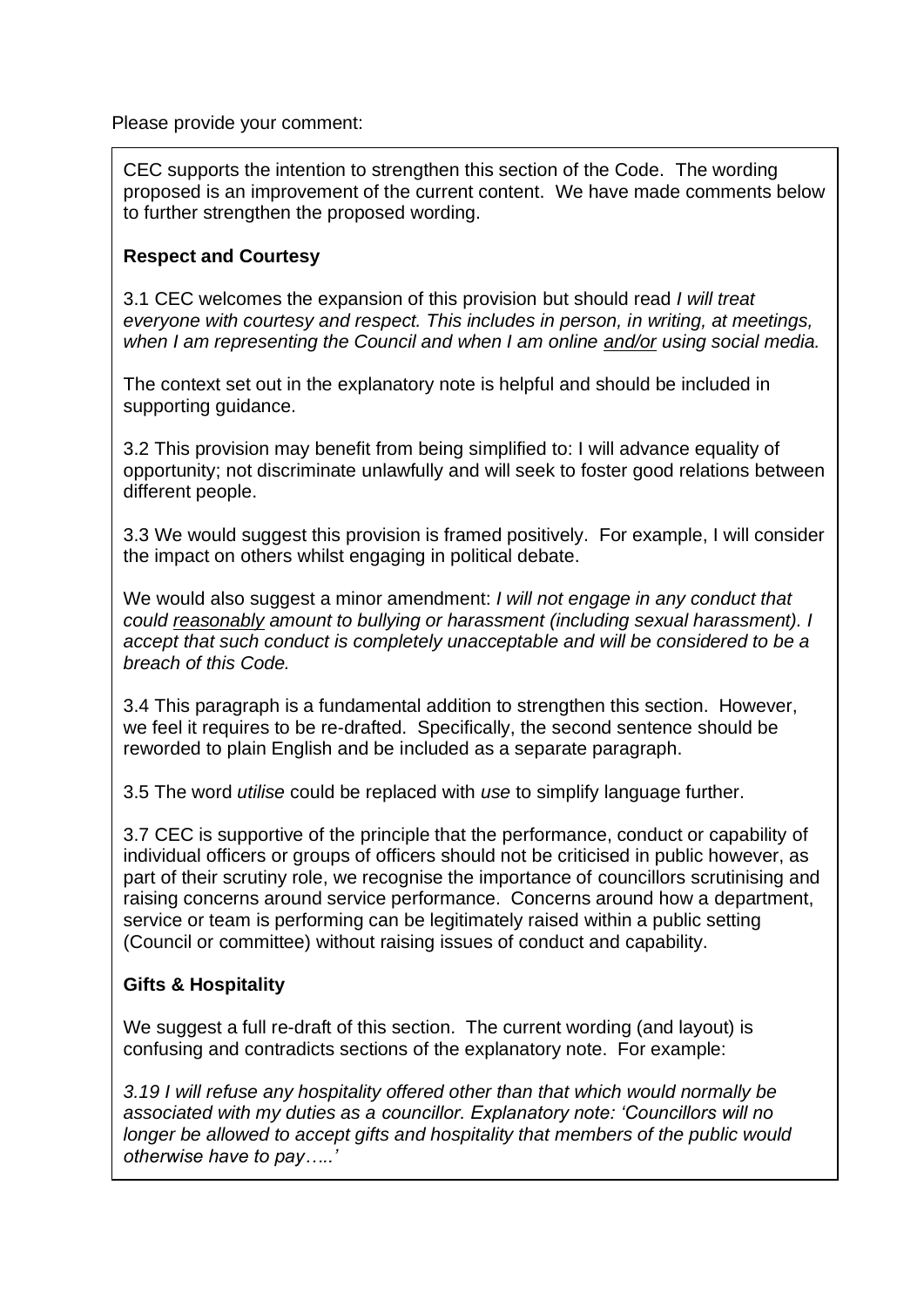Specific comments:

3.12 should also contain the further detail set out in 3.13

There is repetition in 3.13 and 3.14

3.17 Guidance should include a description and examples of minor items

3.18 'Hand it over' should be replaced with a more appropriate term

3.20 the reference should be to the Proper Officer and not the Monitoring Officer (The Ethical Standards in Public Life etc. (Scotland) Act 2000 (Register of Interests) Regulations 2003)

The section now does not contain reference to spouse or cohabitee. We suggest this is reinstated.

There is also a question on what the benefits are of not including a gifts and hospitality register in the revised Code. This seems to provide little benefit to the councillor, Council or the public at the risk of undermining confidence in a public body or individual. CEC believes the current practice of recording gifts and hospitality should remain.

Producing reports to Council on this matter creates additional bureaucracy and additional time pressures on meetings.

#### **Confidentiality**

CEC is supportive of the further clarity provided concerning the obligation to keep certain information confidential and the clarity that the provisions apply to all to all confidential information, not just information deemed to be confidential by statute.

CEC also welcomes the clarity for councillors' that the onus is on the councillor to check whether they have consent to disclose such information and that they cannot assume it can be disclosed if they are unable to obtain such consent.

#### **Dealings with and Responsibilities to the Council**

3.24/3.25 CEC recognises the legal restrictions placed on councillors under The Local Government Act, 1986 in relation to the use of Council resources (and reflection of this within the Code). The legislation does not take into account the way society now uses technology e.g. the use of a mobile phone for business and personal use and the challenges this places on Councillors.

3.29 This provision should read two months or more for clarity.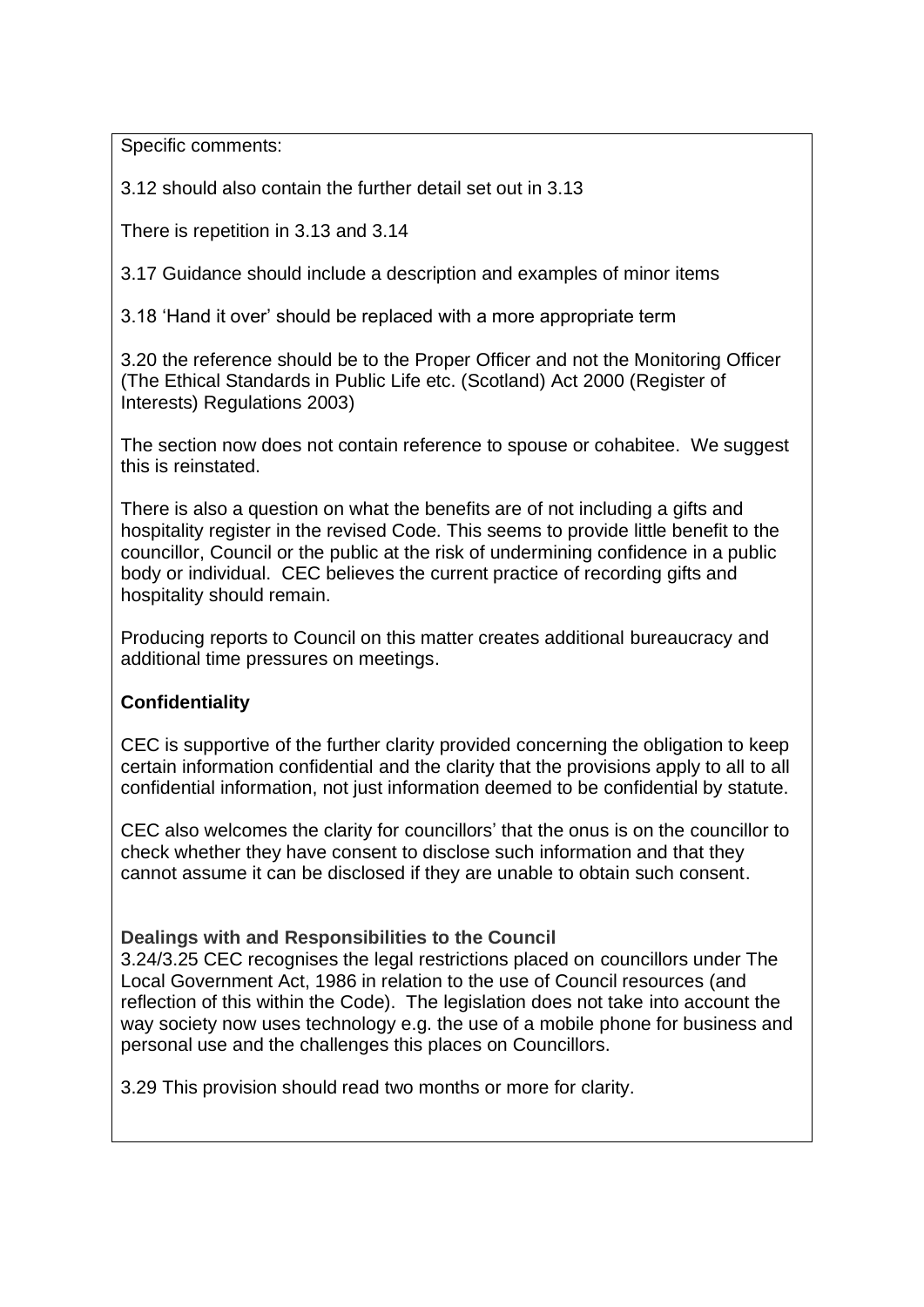5. Do you have any comments on the changes proposed for Section 4: Registration of Interests?

 $\boxtimes$  Yes  $\Box$  No

.

Please provide your comment:

CEC is supportive of the draft wording of Section 4 with the exclusion of 4.20. The current wording is not clear, if £25,000 is the total cumulative shareholding or only related to the declared interest. The current wording or draft wording for the model Code provides more clarity.

*Category Six: Interest in Shares and Securities* 

*4.21 You have a registrable interest where you have an interest in shares comprised in the share capital of a company or other body and the nominal value of the shares is: (i) greater than 1% of the issued share capital of the company or other body; or (ii) greater than £25,000.*

*Draft Model Code, 2020*

*4.19 I have a registerable interest where I:*

*(a) own or have an interest in more than 1% of the issued share capital of the company or other body; or*

*(b) where the nominal value of any shares and securities I own or have an interest in is greater than £25,000.*

Again, the reference in 4.19 should be to the Proper Officer and not the Monitoring Officer. (The Ethical Standards in Public Life etc. (Scotland) Act 2000 (Register of Interests) Regulations 2003)

6. Do you have any comments on the changes proposed for Section 5: Declaration of Interests?

 $\boxtimes$  Yes  $\Box$  No

Please provide your comment: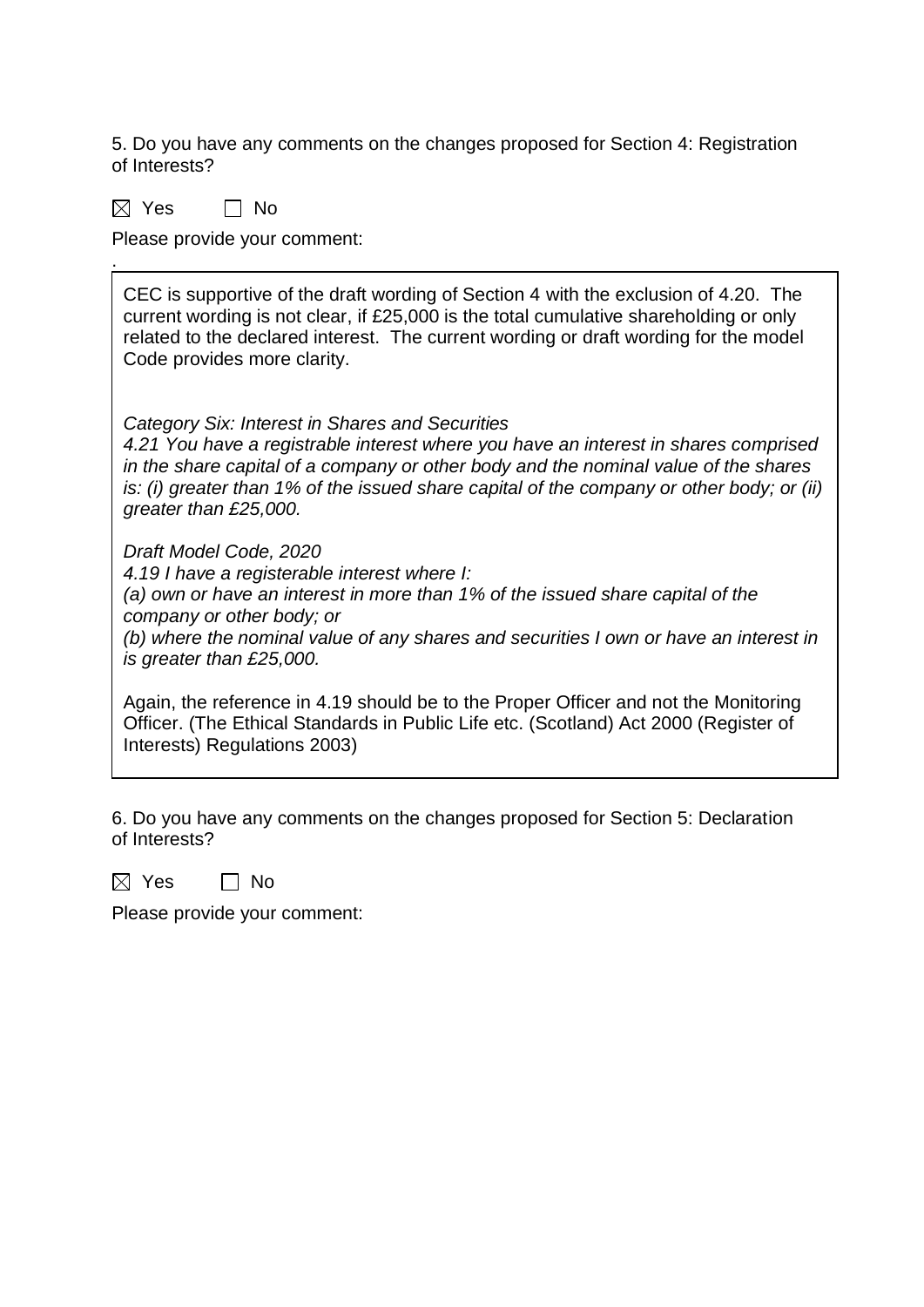CEC does not support the amendments set out in Section 5. The proposed amendments potentially allow for errors to be made, or the provisions to be misused with negative practical and perception consequences.

Specifically, CEC believes councillors should still declare an interest when being a member of a body to which they have been appointed or nominated by the Council as a Councillor representative.

Currently, a councillor is permitted to take part and vote (in all but quasi-judicial matters) as long as they also declared the interest and only for organisations that had been set up for the purposes of providing a Council service and where the Council had a contract with the organisation. This, for example, covers all of the City of Edinburgh's Council ALEOs and seems an appropriate and proportionate rule.

Under the new proposed wording councillors would not be required to declare any interest and could take part in consideration of the item for any organisation that the Council had appointed them to. CEC has a large number of councillors who sit on outside bodies for a variety of reasons, sometimes historic and sometimes required by the relevant organisation's articles of association. This means that there will be instances where conflicts of interest could be perceived to exist and there being no requirement to declare an interest could undermine public confidence in the Council's decision making and of the integrity of individual councillors and the Council. For example, under the revised Code councillors could take part in a decision to provide grant funding to an organisation that they are a director of without declaring any interest whatsoever. This could significantly undermine the grant process and undermine confidence in the impartiality of the Council. Although grant funding is noted within the explanatory note, the content of current proposals and any guidance would be unlikely negate the perception and practical consequences.

It is unclear what the benefits are of taking such a liberalised approach for either the Council, councillors or the public and officers suggest this is amended. Specifically, removing the need for declarations to be made at the point of decision (and placing reliance on the public to access the register of interest) creates obstacles to transparent decision making. CEC believe that the current system, whereby declarations are made but a councillor can still vote, is a far clearer process which ensures transparency at the point of decision and should be retained.

If the Connection – Interest – Participation approach is pursued, the Code should clarify that a connection must include the councillor's consideration of their being a *reasonable perception* of a connection.

Supporting guidance should also make clear the meaning of 'leaving the room' in an online meeting e.g. disconnecting from the meeting or simply turning camera and sound off.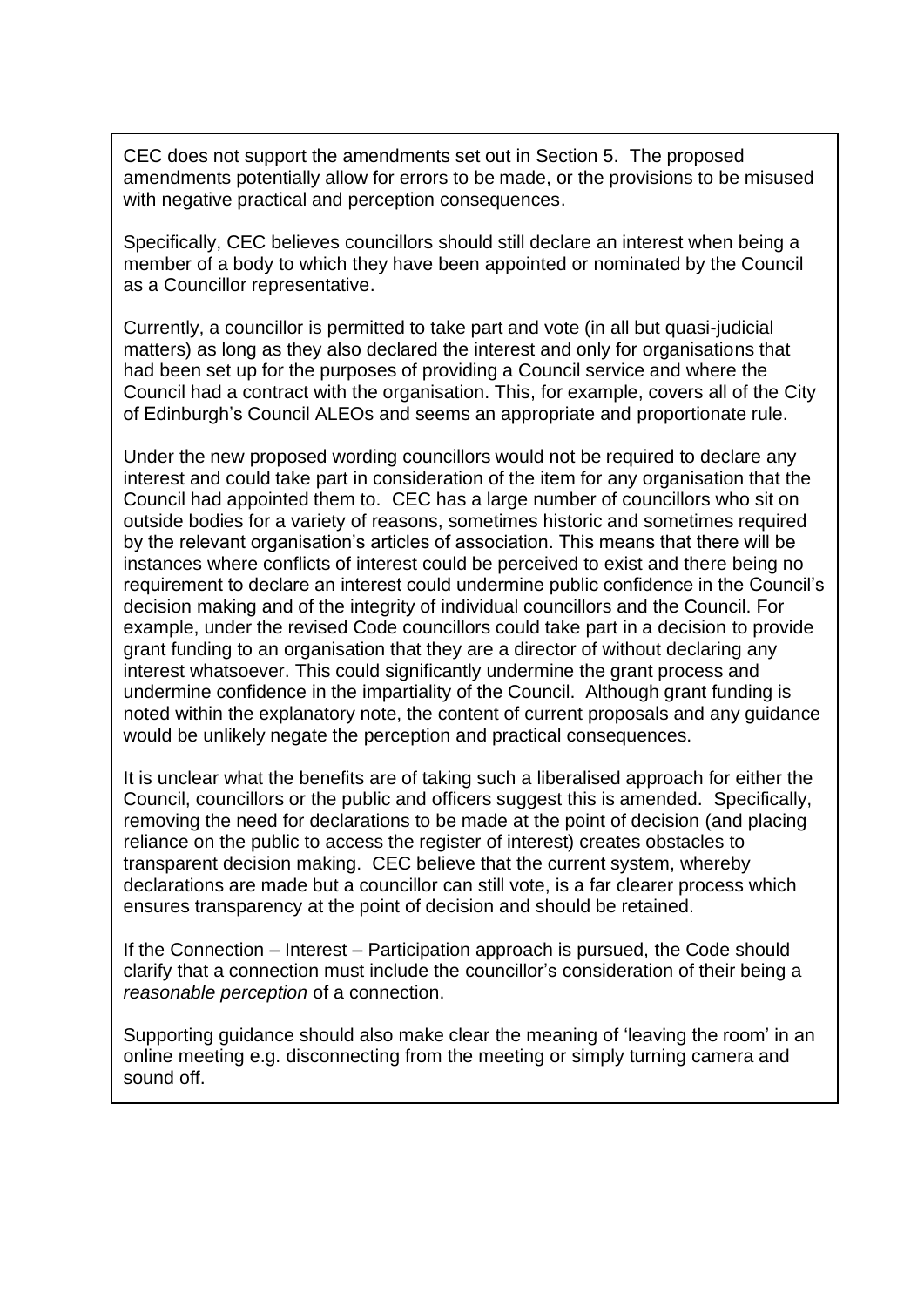7. Do you have any comments on the changes proposed for Section 6: Lobbying and Access?

 $\boxtimes$  Yes  $\Box$  No

Please provide your comment:

CEC welcomes the changes in this section. This section provides Councillors with additional clarity and examples of different types of lobbying that may take place.

6.5 (d) should be added - *meet with the individual or organisation and not publicly support their position but will thereafter declare an interest and take no part in the decision-making on the matter.*

6.6 requires to be amended to clarify that the paragraph relates to quasi-judicial matters.

8. Do you agree to the changes proposed for Section 7: Taking Decisions on Quasi-Judicial or Regulatory Applications?

 $\boxtimes$  Yes  $\Box$  No

Please provide your comment:

CEC is supportive of the changes made within this section to more generic approach that can cover all types of applications and decisions.

7.3 is helpful to set out the types of decisions involved in quasi-judicial or regulatory matters. A further explanation of quasi-judicial would assist the public to understand the decisions this section relates to. The section would benefit from moving 7.3 to the start of section 7.

7.4 and 7.5 are particularly welcome as it has reduced a lengthier narrative into simplified wording to promote better understanding and adherence to the provisions of the Code.

7.8 We would suggest the following redraft to strengthen the provision

I Will Not:

a) do anything or be motivated to do anything that is connected or linked in any way with my personal involvement in a policy or strategie any matter;

9. Overall, how clear do you find the proposed revised Code?

Very clear  $\Box$  Mostly clear